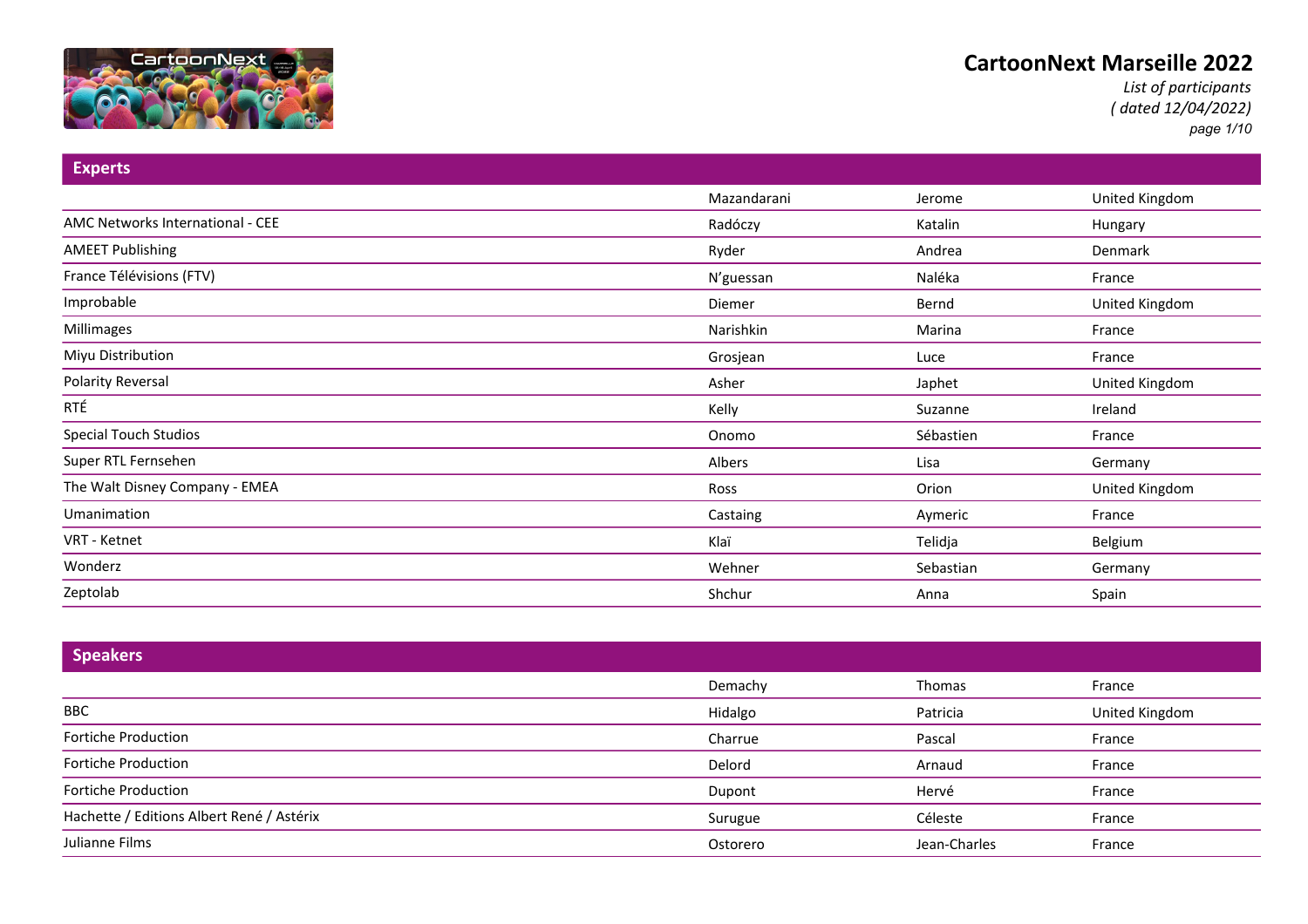

*List of participants ( dated 12/04/2022) page 2/10*

| Les Films du Cygne                            | Charlet           | Alexandre | France         |
|-----------------------------------------------|-------------------|-----------|----------------|
| Licensing International                       | Regan             | Maura     | <b>USA</b>     |
| M6 Thématique                                 | Aucouturier       | Jean-René | France         |
| MaGic C                                       | Poncet            | Chrystel  | France         |
| <b>Parrot Analytics Limited</b>               | Devani            | Amit      | United Kingdom |
| RAI Ragazzi / Radiotelevisione Italiana (RAI) | Milano            | Luca      | Italy          |
| Région Provence-Alpes-Côte d'Azur (PACA)      | Cabane            | Florian   | France         |
| Showlab                                       | Bastiancich       | Alfio     | Italy          |
| Tu Nous ZA Pas Vus Productions (TNZPV)        | <b>Manzanares</b> | Alexandre | France         |
| Tu Nous ZA Pas Vus Productions (TNZPV)        | Rius              | Marc      | France         |
| WarnerMedia                                   | Wagner            | Lars      | Germany        |

| <b>Participants</b>              |                    |           |           |
|----------------------------------|--------------------|-----------|-----------|
|                                  | Bereznickas        | Danas     | Lithuania |
|                                  | Delahaye           | Thibaut   | France    |
| A Film Estonia                   | Tõldsepp           | Kristel   | Estonia   |
| Adalbert & Cie                   | Dumon              | Véronique | France    |
| Aix-Marseille Provence Métropole | Biaggi             | Solange   | France    |
| Aix-Marseille Provence Métropole | Billard            | Jade      | France    |
| Aix-Marseille Provence Métropole | Cakir              | Chloé     | France    |
| Aix-Marseille Provence Métropole | Casta              | Linda     | France    |
| Aix-Marseille Provence Métropole | De Matteis         | Margaux   | France    |
| Aix-Marseille Provence Métropole | Gireau             | Stéphane  | France    |
| Aix-Marseille Provence Métropole | Goeau Brissonniere | Gaelle    | France    |
| Aix-Marseille Provence Métropole | Kuzey              | Vanessa   | France    |
| Aix-Marseille Provence Métropole | Le Brun            | Lucie     | France    |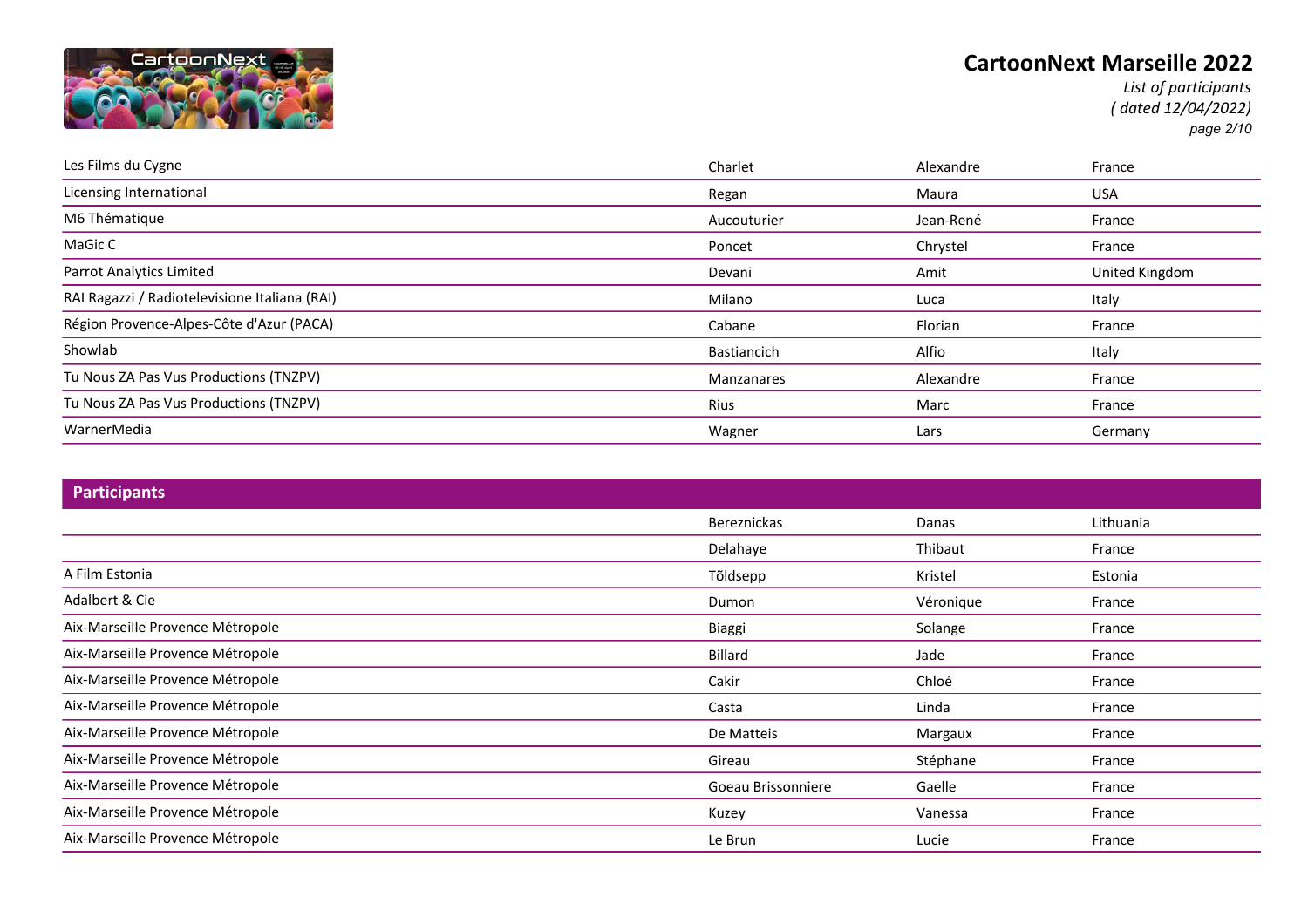

*List of participants ( dated 12/04/2022) page 3/10*

| Aix-Marseille Provence Métropole                     | Motte         | Elisabeth     | France    |
|------------------------------------------------------|---------------|---------------|-----------|
| Aix-Marseille Provence Métropole                     | Pacienza      | Julien        | France    |
| Aix-Marseille Provence Métropole                     | Pignol        | Juliette      | France    |
| Aix-Marseille Provence Métropole                     | Plazy         | Carine        | France    |
| Aix-Marseille Provence Métropole                     | Pompey        | Julien        | France    |
| Aix-Marseille Provence Métropole                     | Regrigny      | Nicolas       | France    |
| Aix-Marseille Provence Métropole                     | Taxil         | Yann          | France    |
| Anell Médias                                         | Barraillier   | Marie         | France    |
| Anell Médias                                         | Gomez         | Julia         | France    |
| Animation Ireland                                    | McCabe        | Ronan         | Ireland   |
| Animoka Studios                                      | Canclini      | Valentina     | Italy     |
| Animoka Studios                                      | Tromba        | Davide        | Italy     |
| beQ entertainment                                    | Jezdic        | Cristian      | Italy     |
| <b>BFilm</b>                                         | Badač         | Peter         | Slovakia  |
| <b>Big Company</b>                                   | Pernot        | Amélie        | France    |
| <b>Big Company</b>                                   | Pollien       | Jean-Philippe | France    |
| <b>Brekawal studio</b>                               | Loukil        | Moutie        | France    |
| <b>Broom Films</b>                                   | Michailinaitė | Justė         | Lithuania |
| Centre national du cinéma et de l'image animée (CNC) | Cheynet       | Sophie        | France    |
| Cocoribou Films                                      | Jean          | Olivier       | France    |
| Cocoribou Films                                      | Jean          | Romane        | France    |
| Colto                                                | Gunn          | Amy Elisabeth | Italy     |
| <b>Cosmic Productions</b>                            | Catheland     | Raphaël       | France    |
| Creative Europe MEDIA Desk - Wallonia-Brussels       | Leempoels     | Stephanie     | Belgium   |
| Curio & Co.                                          | Asaro         | Cesare        | Austria   |
| Curio & Co.                                          | Shepherd      | Kirstie       | Austria   |
| <b>Delirious Octopus</b>                             | Pailler       | Alexia        | France    |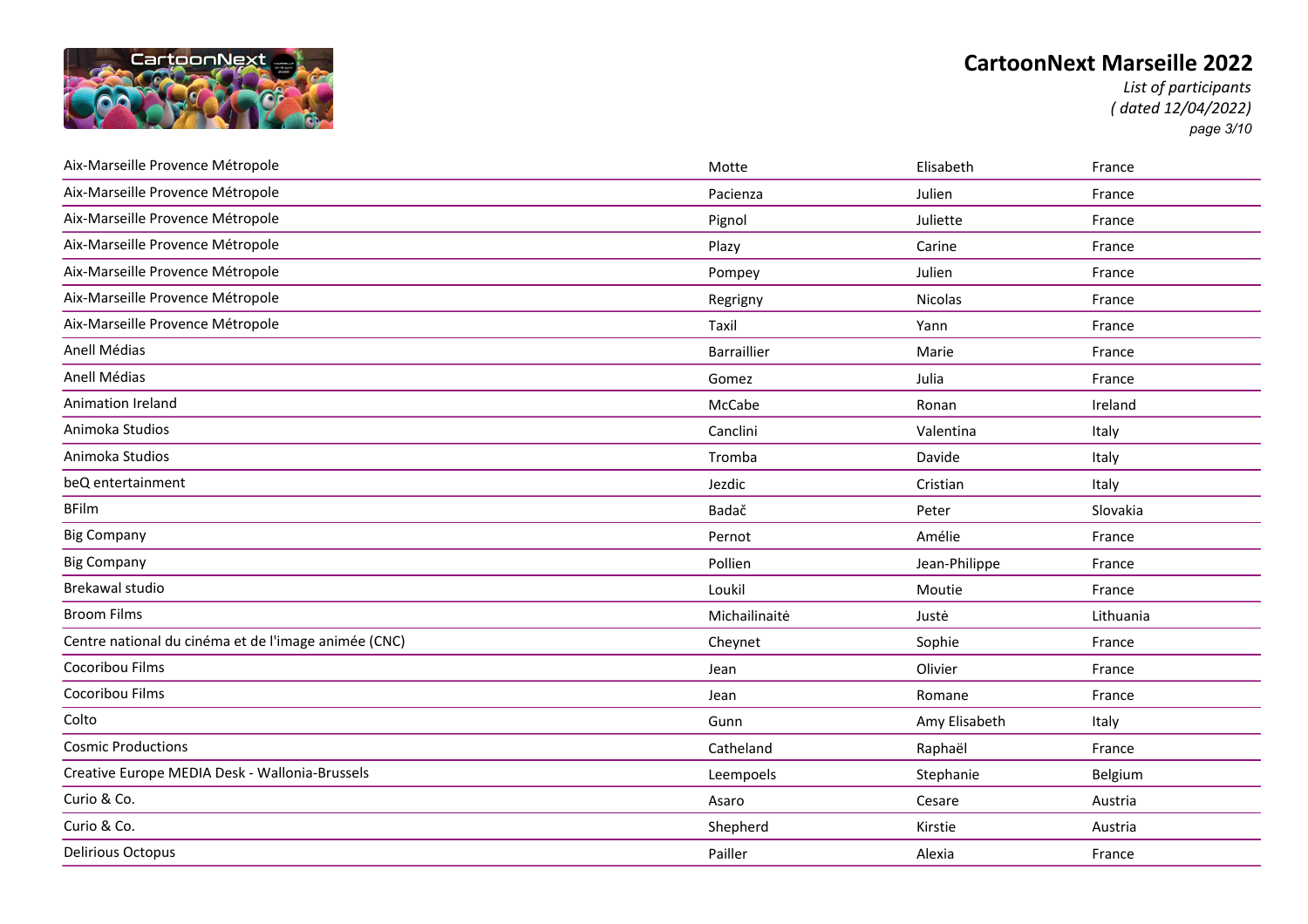

*List of participants ( dated 12/04/2022) page 4/10*

| Derengő Animation                                   | Farmosi     | Emi        | Hungary        |
|-----------------------------------------------------|-------------|------------|----------------|
| Derengő Animation                                   | Káspári     | Dóra       | Hungary        |
| Direction Régionale des Affaires Culturelles (DRAC) | Martinez    | Isabelle   | France         |
| <b>DUNS Production</b>                              | Ramrutton   | Umesh      | France         |
| <b>Dwarf Animation Studio</b>                       | Guérin      | Rémi       | France         |
| <b>Dwarf Entertainment</b>                          | Jourdan     | Mathilde   | France         |
| Ecole Kourtrajmé Marseille                          | Joubert     | Marie      | France         |
| Ecole Kourtrajmé Marseille                          | Sanviti     | Richard    | France         |
| <b>Giant Animation</b>                              | Sherwood    | Alex       | Ireland        |
| <b>Girelle Production</b>                           | Camoirano   | Christophe | France         |
| Inczédy Tamás EV                                    | Inczédy     | Tamás      | Hungary        |
| Jetpack Distribution                                | Prigent     | Sophie     | United Kingdom |
| Joni Art                                            | Tamosaitis  | Tomas      | Lithuania      |
| Jungle Films                                        | Rutten      | Manuela    | Belgium        |
| Kingsway                                            | Calleja     | Anton      | Malta          |
| Konsiliom                                           | Vales       | Catherine  | France         |
| La Station Animation                                | Cortey      | Michel     | France         |
| La Station Animation                                | Samuel      | Franck     | France         |
| Le Studio Animation                                 | Dyens       | Ron        | France         |
| Les Films du Tambour de Soie                        | Bovet       | Agnès      | France         |
| Les Films du Tambour de Soie                        | Cornu       | Alexandre  | France         |
| Les Films du Tambour de Soie                        | Millet      | Virginie   | France         |
| Les Productions de Milou                            | Degryse     | Annemie    | France         |
| Lumiar                                              | Carbone     | Federica   | Italy          |
| Mairie de Marseille                                 | Bosq        | Julien     | France         |
| Mairie de Marseille                                 | Fonvillards | Mathilde   | France         |
| Mairie de Marseille                                 | Sorelli     | Marine     | France         |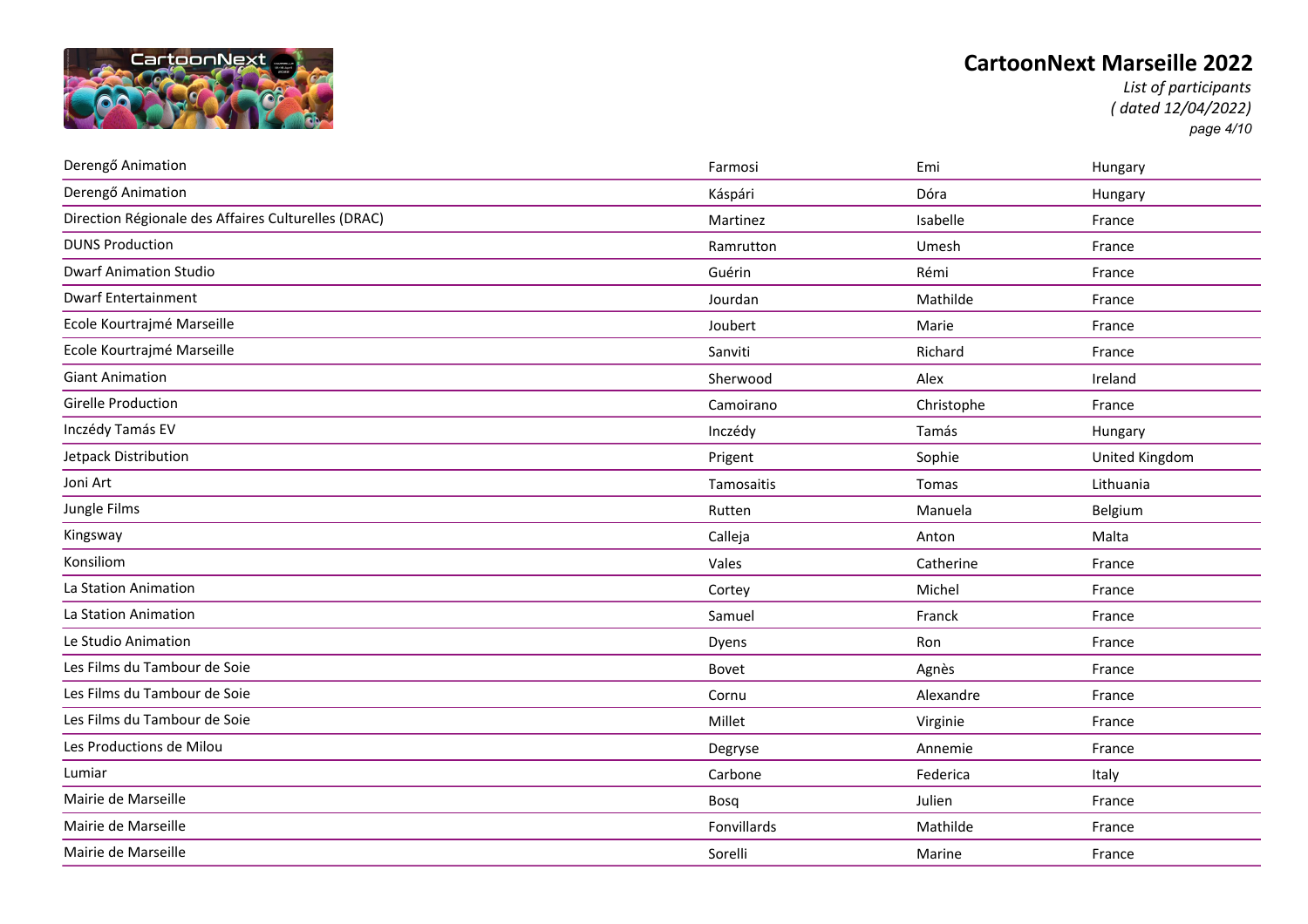

*List of participants ( dated 12/04/2022) page 5/10*

| Maybe Movies                             | Ducord          | Alexis   | France  |
|------------------------------------------|-----------------|----------|---------|
| Millimages                               | Bazin-Moussi    | Shiraz   | France  |
| Millimages                               | Lener           | Bonnie   | France  |
| Mitteldeutscher Rundfunk (MDR)           | Lindemann       | Anke     | Germany |
| Mondo TV France                          | Berhmani        | Déborah  | France  |
| <b>Mondo TV France</b>                   | Blanc           | Thomas   | France  |
| Mondo TV France                          | Mahé            | Sylvie   | France  |
| Mondo TV France                          | Montaville      | Reidun   | France  |
| Mondo TV Studios                         | Martinis        | Enrico   | Spain   |
| Mounia Aram Company                      | Aram            | Mounia   | France  |
| Mr Loyal                                 | Massacci        | Manon    | France  |
| Mr Loyal                                 | Villanueva      | Julien   | France  |
| Nalu                                     | Chateigner      | Jeremy   | France  |
| <b>NFP Animation Film</b>                | Thies           | Stefan   | Germany |
| <b>ON Entertainment</b>                  | Oesch           | Camille  | France  |
| OnOff Studio                             | Khachatryan     | Susanna  | Armenia |
| Out of the Blue Studio                   | Michon          | Léonard  | France  |
| Parmi les Lucioles Films                 | Duc-Maugé       | Jérôme   | France  |
| Patrones y Escondites (P&E)              | Calabuig        | Daniel   | Spain   |
| Patrones y Escondites (P&E)              | Osorio          | Beatriz  | Spain   |
| Peyo Productions                         | Pascual-Martin  | Grégoire | Belgium |
| Pigeon Pictures                          | Kowalczyk       | Mateusz  | Poland  |
| <b>Provence Studios</b>                  | Marchetti       | Olivier  | France  |
| Région Occitanie                         | Piotrowski      | Karen    | France  |
| Région Provence Alpes Côte d'Azur (PACA) | Koncke          | Elena    | France  |
| Région Provence Alpes Côte d'Azur (PACA) | Roubache        | Sabrina  | France  |
| Région Provence-Alpes-Côte d'Azur (PACA) | <b>Bissiere</b> | Michel   | France  |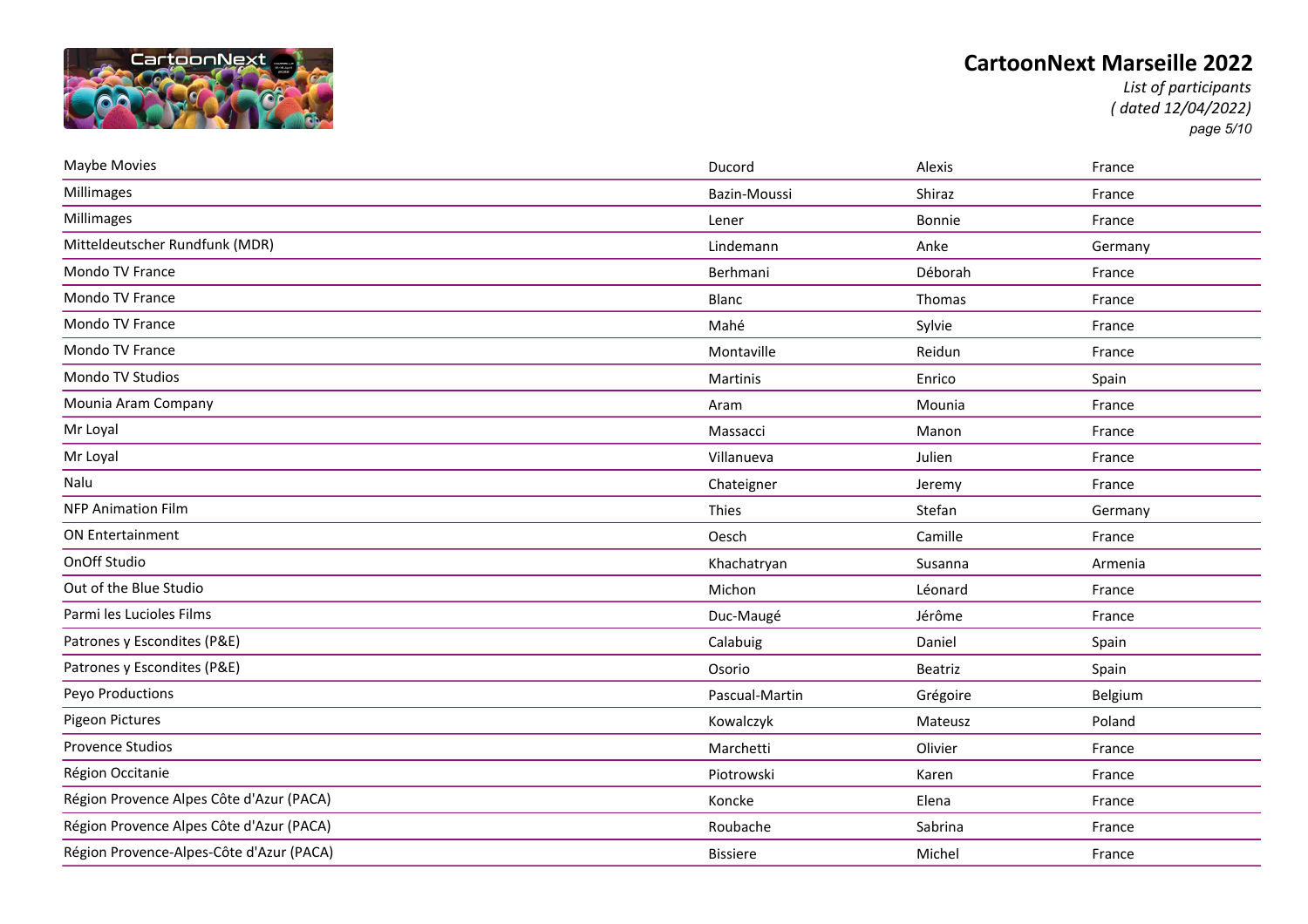

*List of participants ( dated 12/04/2022) page 6/10*

| Région Provence-Alpes-Côte d'Azur (PACA)                | Boïko             | Igor       | France    |
|---------------------------------------------------------|-------------------|------------|-----------|
| Région Provence-Alpes-Côte d'Azur (PACA)                | Lamara            | Yamina     | France    |
| Région Provence-Alpes-Côte d'Azur (PACA)                | Pariente          | Thierry    | France    |
| <b>Smart Toys and Games</b>                             | Verschure         | Tim        | Belgium   |
| Sociedad de Promoción Económica de Gran Canaria (SPEGC) | Guinnot           | Nuria      | Spain     |
| <b>Special Touch Studios</b>                            | Assaf             | Anthony    | France    |
| <b>Special Touch Studios</b>                            | Bahri             | Aicha      | France    |
| <b>Special Touch Studios</b>                            | <b>Boffelli</b>   | Marion     | France    |
| <b>Special Touch Studios</b>                            | Chrétien          | Laura      | France    |
| <b>Special Touch Studios</b>                            | Rasiaeva          | Anastasiia | France    |
| <b>Special Touch Studios</b>                            | <b>Trinh Dinh</b> | Laura      | France    |
| <b>Special Touch Studios</b>                            | Zecca             | Lisa       | France    |
| Studio 100 Animation                                    | France            | Katell     | France    |
| SudAnim                                                 | Morfin            | Mathieu    | France    |
| ThePack                                                 | Hameeuw           | Jan        | Belgium   |
| <b>Toon Factory</b>                                     | Morchoisne        | Gladys     | France    |
| <b>Toon Factory</b>                                     | Ramdane           | Lynda      | France    |
| ToonFox                                                 | Magda             | Svitlana   | Ukraine   |
| Troisième Monde                                         | Wattiaux          | Elodie     | France    |
| TV ON Producciones                                      | Mora              | Paloma     | Spain     |
| <b>Umatik Entertainment</b>                             | Konrád            | Éva        | Hungary   |
| UPĖ Media                                               | Almantaitė        | Laura      | Lithuania |
| Vaucluse Provence Attractivité (VPA)                    | Etienne           | Loïc       | France    |
| Ville de Marseille                                      | Chavet            | Thomas     | France    |
| Ville de Marseille                                      | Lhardit           | Laurent    | France    |
| Ville de Marseille                                      | Rizzo             | Stéphane   | France    |
| Ville de Marseille                                      | Victorin          | Marlène    | France    |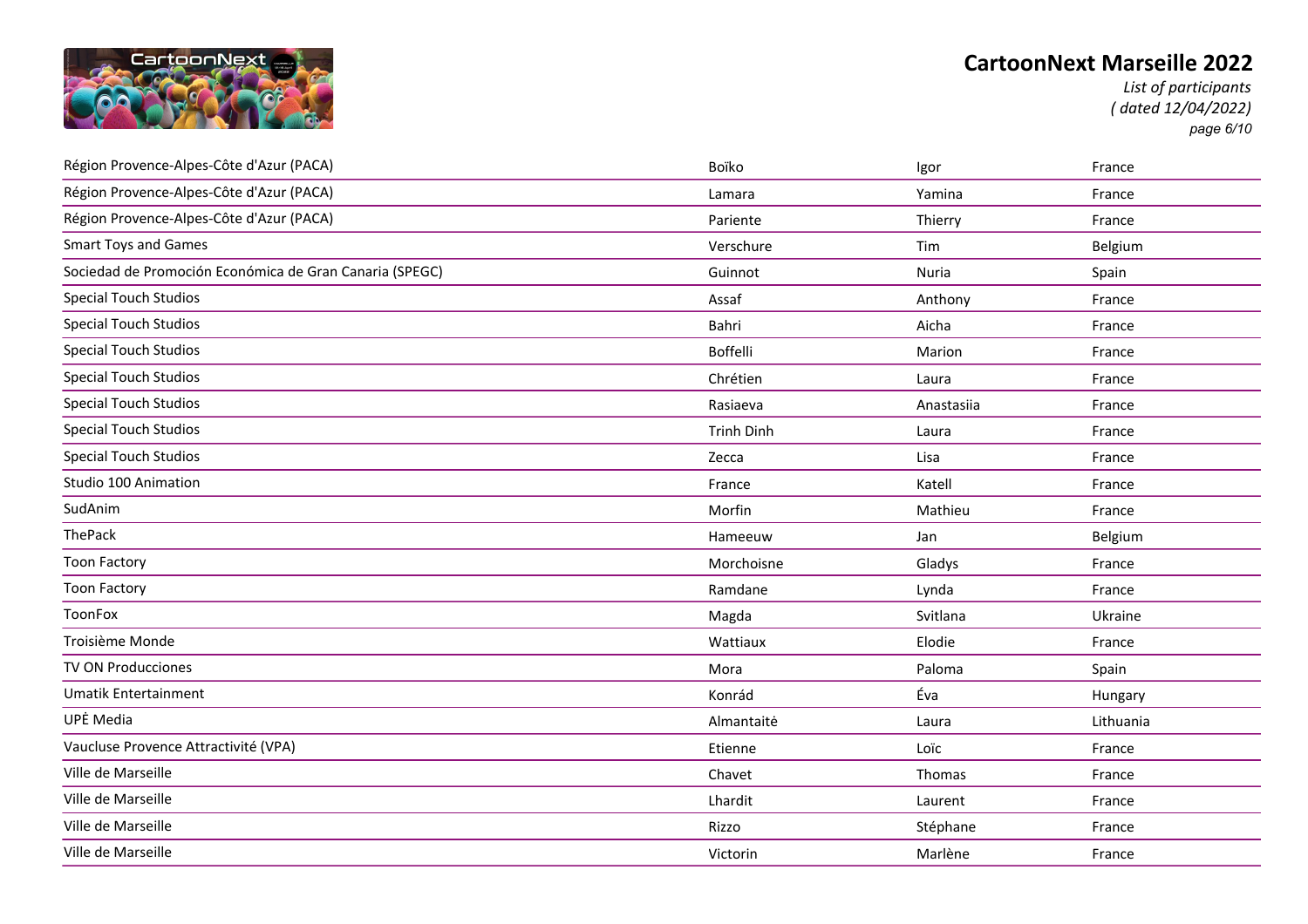

*List of participants ( dated 12/04/2022) page 7/10*

| WarnerMedia      | Krüger      | Sarah    | Germany |
|------------------|-------------|----------|---------|
| What The Prod    | Poiré       | Ashargin | France  |
| Yarki Studio     | Palamarenko | Yana     | Ukraine |
| YOUMEOUI         | Murray      | Ross     | France  |
| Zephyr Animation | Sauerwein   | David    | France  |

| <b>Head of content</b> |         |         |                |
|------------------------|---------|---------|----------------|
|                        | Chapman | Vanessa | United Kingdom |

| <b>Chairpersons</b> |       |            |        |  |
|---------------------|-------|------------|--------|--|
|                     | Erbes | Christophe | France |  |
|                     | Vinei | Frédérique | France |  |

| Moderators |                 |          |                |
|------------|-----------------|----------|----------------|
|            | Angelucci       | Cristina | Italy          |
|            | Lomas-Bullivant | John     | United Kingdom |

| <b>Coaching Programme</b>                         |            |            |         |
|---------------------------------------------------|------------|------------|---------|
| - Tutor                                           | Bizzaro    | Agnès      | Germany |
| Ecole Brassart Aix-en-Provence - School (Student) | Allemand   | Marine     | France  |
| Ecole Brassart Aix-en-Provence - School (Student) | Amsalem    | Sacha      | France  |
| Ecole Brassart Aix-en-Provence - School (Student) | Christophe | Olivier    | France  |
| Ecole Brassart Aix-en-Provence - School (Student) | Greenough  | Christophe | France  |
| Ecole Brassart Aix-en-Provence - School (Student) | Lalouette  | Carl       | France  |
| Ecole Brassart Aix-en-Provence - School (Student) | Maureaux   | Léa        | France  |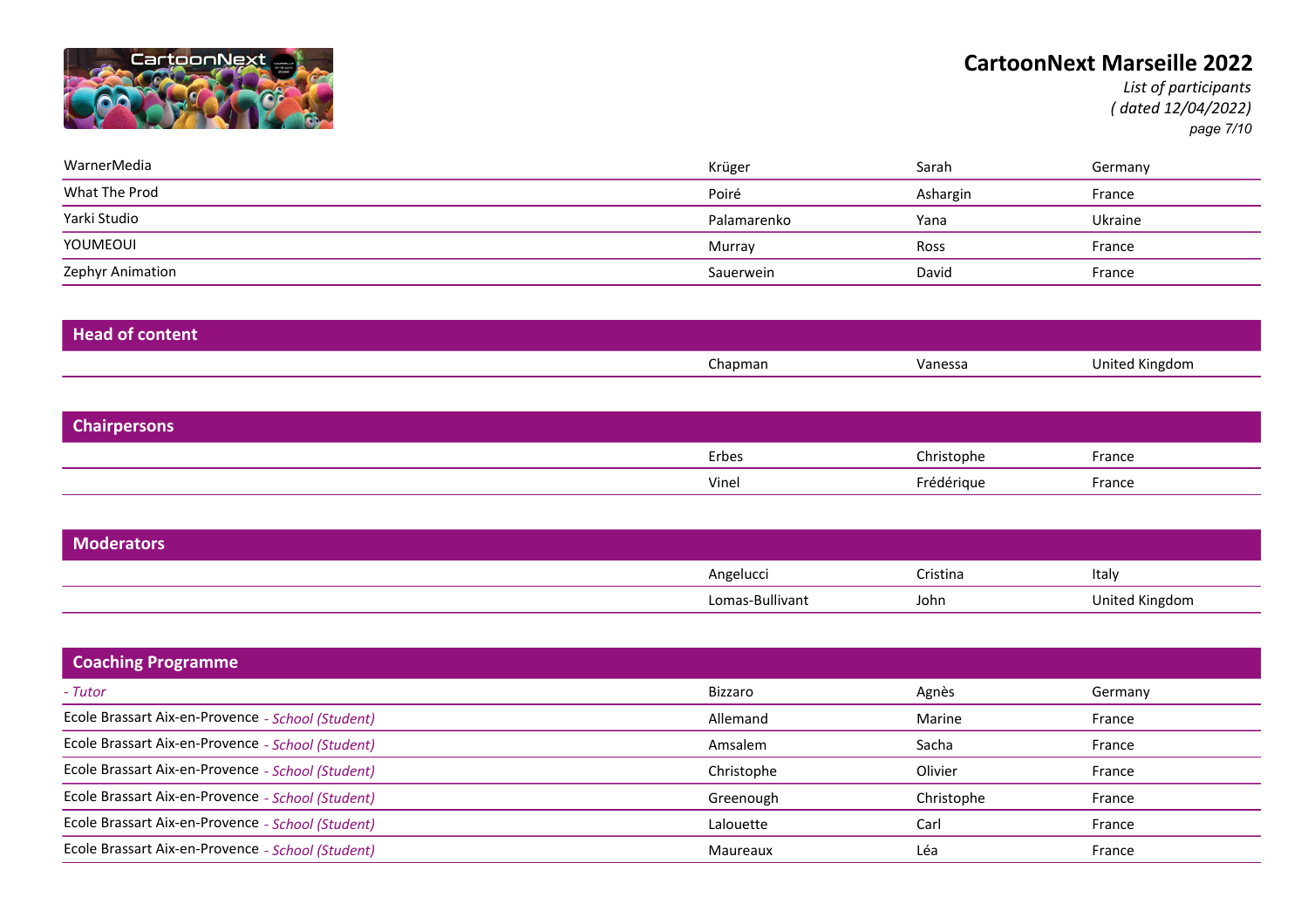

*List of participants ( dated 12/04/2022) page 8/10*

| Ecole Brassart Aix-en-Provence - School (Student)    | Pellet            | Justine        | France |
|------------------------------------------------------|-------------------|----------------|--------|
| Ecole Brassart Aix-en-Provence - School (Teacher)    | Perrette          | Angeline       | France |
| Ecole de Condé - School (Student)                    | Bartoli           | Léa            | France |
| Ecole de Condé - School (Student)                    | Bosi              | Victor         | France |
| Ecole de Condé - School (Student)                    | <b>Bride</b>      | Madison        | France |
| Ecole de Condé - School (Student)                    | <b>Brunet</b>     | Gaëtan         | France |
| Ecole de Condé - School (Student)                    | Cuvello           | Antoine        | France |
| Ecole de Condé - School (Student)                    | Guisset           | Delphine       | France |
| Ecole de Condé - School (Student)                    | Khediri-Valet     | Sarah          | France |
| Ecole de Condé - School (Teacher)                    | Lafaysse          | Jacques        | France |
| Ecole de Condé - School (Student)                    | Lasserre          | Léa            | France |
| Ecole de Condé - School (Student)                    | Longo             | Owen           | France |
| Ecole de Condé - School (Teacher)                    | Mounié            | Christophe     | France |
| Ecole de Condé - School (Student)                    | Rousseau-Donadini | Coline         | France |
| Ecole de Condé - School (Student)                    | Roux-Peyrel       | <b>Bastien</b> | France |
| Ecole de Condé - School (Student)                    | Thirion           | Eugène         | France |
| Ecole de Condé - School (Student)                    | Walczak           | Jonathan       | France |
| Ecole des Nouvelles Images (ENSI) - School (Student) | Ai Crespin        | Kim            | France |
| Ecole des Nouvelles Images (ENSI) - School (Teacher) | Deparis           | Julien         | France |
| Ecole des Nouvelles Images (ENSI) - School (Student) | Talma             | Kenzo          | France |
| Ecole MoPA - School (Student)                        | Foltzer           | Maxime         | France |
| Ecole MoPA - School (Student)                        | Frantz            | Théo           | France |
| Ecole MoPA - School (Student)                        | Ghilas            | Kenza          | France |
| Ecole MoPA - School (Teacher)                        | Murray            | Catriona       | France |
| Ecole MoPA - School (Student)                        | Novais            | Astrid         | France |
| Ecole MoPA - School (Student)                        | Talalaeff         | Violette       | France |
| Ecole MoPA - School (Student)                        | Valenza           | Swann          | France |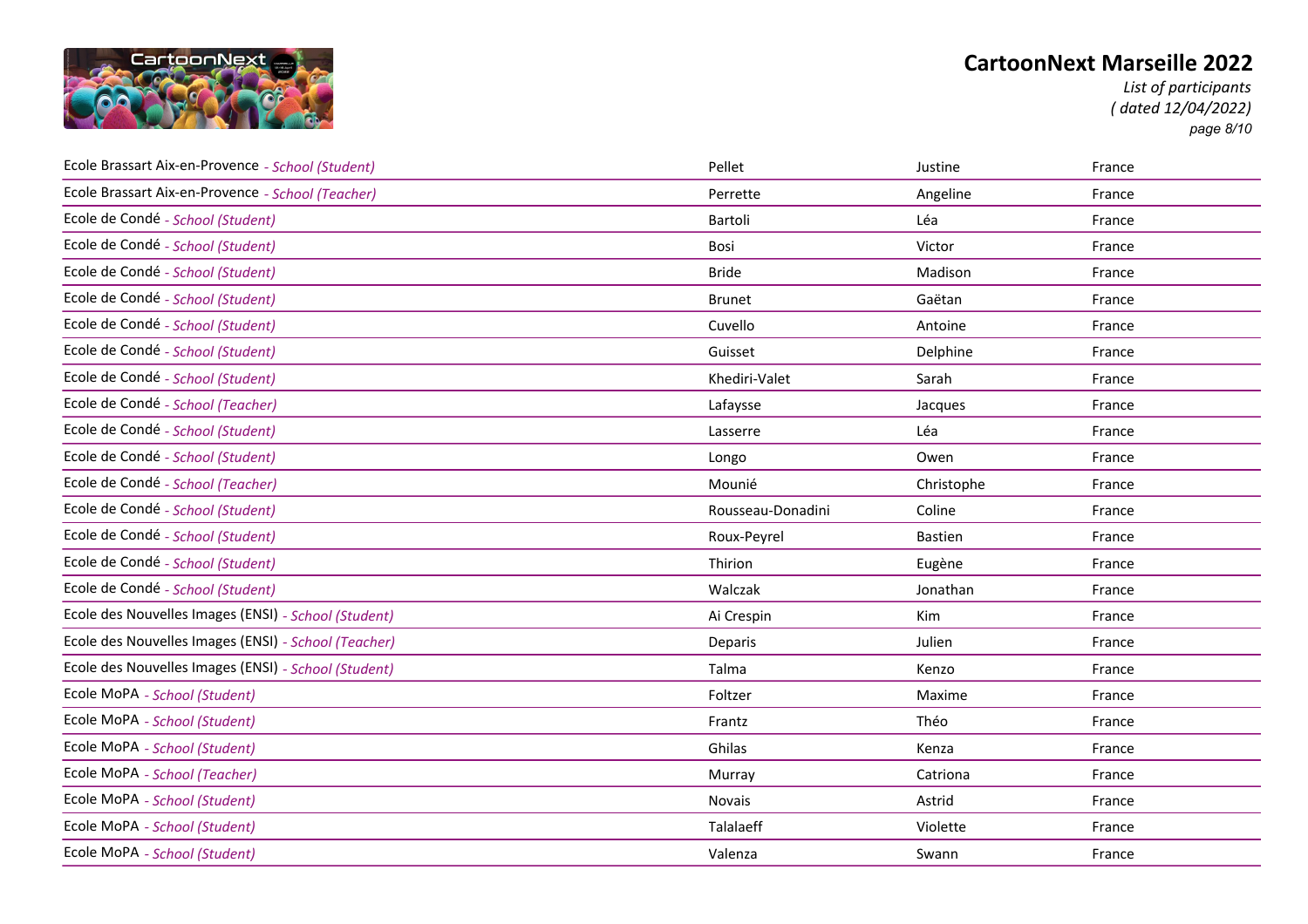

*List of participants ( dated 12/04/2022) page 9/10*

| Lycée Marie Curie - School (Student) | Cazals        | Laura     | France |
|--------------------------------------|---------------|-----------|--------|
| Lycée Marie Curie - School (Student) | Cazilhac      | Lily      | France |
| Lycée Marie Curie - School (Student) | Cegoufin      | Maëlle    | France |
| Lycée Marie Curie - School (Student) | Fromaget      | Dorian    | France |
| Lycée Marie Curie - School (Student) | Gabanou       | Cléa      | France |
| Lycée Marie Curie - School (Student) | Jacquet       | Camille   | France |
| Lycée Marie Curie - School (Teacher) | Reynier       | Jean-Yves | France |
| Lycée Marie Curie - School (Student) | Vernadat      | Morgane   | France |
| Ynov Campus Aix - School (Student)   | Archen        | Raphaël   | France |
| Ynov Campus Aix - School (Teacher)   | <b>Belkas</b> | Marwane   | France |
| Ynov Campus Aix - School (Student)   | Boudard       | Guillaume | France |
| Ynov Campus Aix - School (Student)   | Ferrucci      | Guillaume | France |
| Ynov Campus Aix - School (Student)   | Guendouzi     | Ghaïs     | France |
| Ynov Campus Aix - School (Student)   | Moreau        | Lauredan  | France |
| Ynov Campus Aix - School (Student)   | Nalbandyan    | Diana     | France |
| Ynov Campus Aix - School (Student)   | Vassy         | Henry     | France |

| <b>Press</b>                           |                     |               |                |
|----------------------------------------|---------------------|---------------|----------------|
| Animeland                              | Celimon             | Sébastien     | France         |
| Ariane Presse                          | Gantou - de Maistre | Ariane        | France         |
| Brands Media (BM) - Licensing Magazine | Arena               | Rossella      | Italy          |
| <b>Businews</b>                        | Helme               | Marie-Odile   | France         |
| C21 Media                              | Kaminska            | Karolina      | United Kingdom |
| Cineuropa                              | Abbatescianni       | Davide        | Belgium        |
| Gomet                                  | Eyraud              | Jean-François | France         |
| Gomet                                  | Geay                | Margot        | France         |